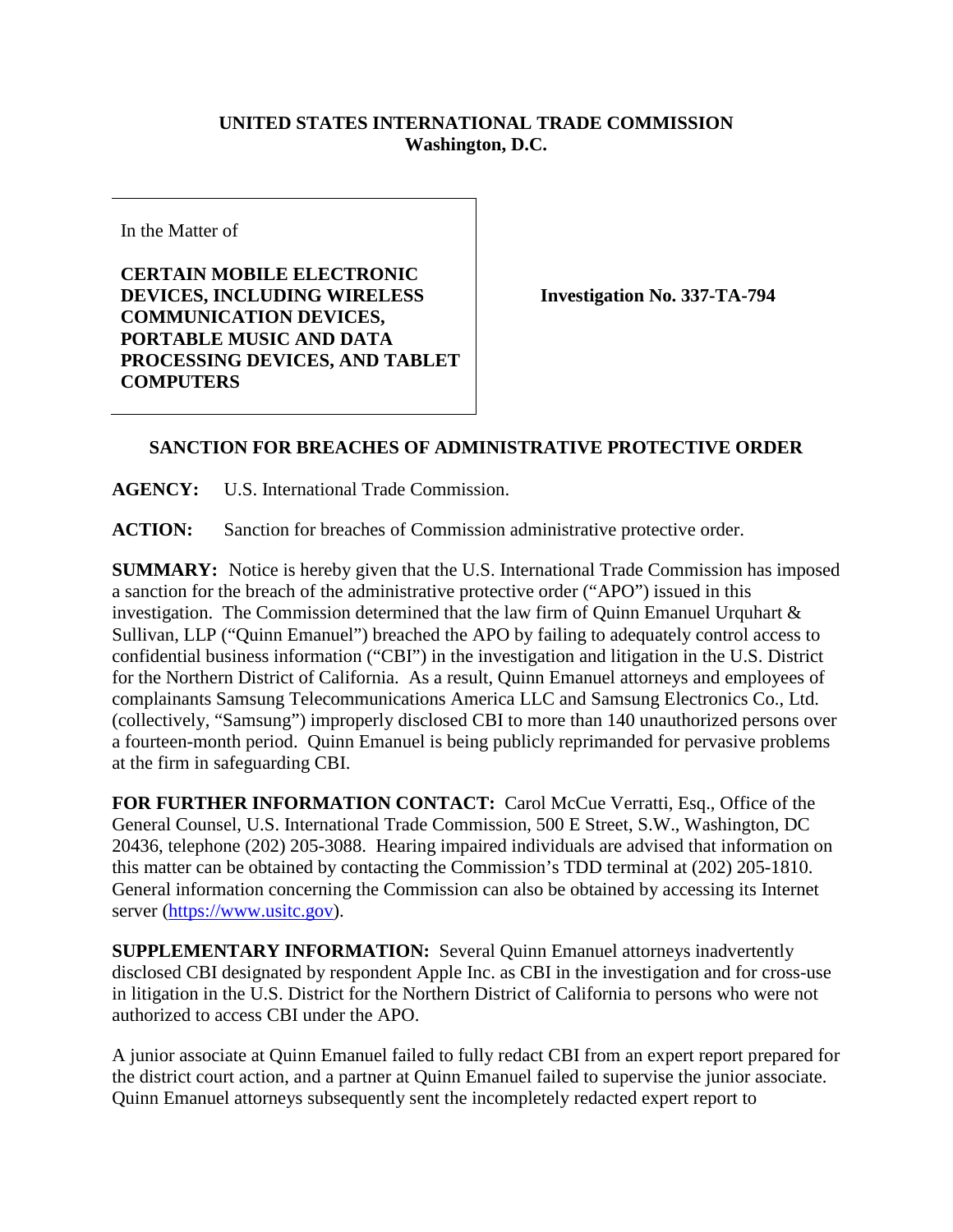unauthorized persons at Samsung and other law and consulting firms on several occasions. Some of the non-signatory recipients further disseminated the CBI to other non-signatories, including an Italian court. One of the incidents involved a partner at Quinn Emanuel emailing more than 90 Samsung employees with instructions on how to access the incompletely redacted expert report on an FTP site. Another incident involved a second associate who failed to safeguard CBI by improperly confirming the redactions. In another incident, the same junior associate who made the original redactions discovered that an incompletely redacted report had been inadvertently disclosed to a Samsung employee and alerted the second associate and a supervising partner. Although the Samsung employee deleted the report without viewing the CBI, the second associate later sent a revised version that still contained CBI. No one at Quinn Emanuel notified Apple or the Commission of the disclosure at the time. No other efforts were made to investigate whether other disclosures had been made so as to prevent further disclosures. As a result, the unauthorized disclosures continued.

In connection with the investigation before the Commission, a mid-level associate at Quinn Emanuel failed to redact the same CBI from an outline for a brief on remedy and the public interest. Quinn Emanuel attorneys subsequently sent versions of the outline and the public interest brief containing CBI to unauthorized persons at Samsung and other law firms on several occasions. A partner at Quinn Emanuel discovered one such disclosure, but did not notify Apple or the Commission at the time because he had acted promptly after the discovery to prevent unauthorized persons from viewing CBI.

A third party filed a motion for a protective order in the district court action, alleging that Samsung had obtained CBI. Quinn Emanuel notified the Commission of certain of the disclosures a month later, and two weeks after it had notified the third party of the same disclosures.

The Commission considered several aggravating factors, including the viewing of CBI by unauthorized persons; the discovery of the breaches by a third party; Quinn Emanuel's failure and delay in reporting to the Commission the disclosures when they were discovered; the lengthy period of time in which CBI was unprotected; multiple breaches by Quinn Emanuel attorneys in the same investigation; and multiple breaches by Quinn Emanuel attorneys in a two-year period. The Commission also considered several mitigating factors, including the inadvertent nature of the breaches; Quinn Emanuel's recent implementation of a firm-wide policy to help prevent unauthorized disclosures; Quinn Emanuel's prompt and strenuous efforts to investigate, cure, and prevent further breaches; and the fact that a federal district court has already sanctioned the disclosures and conduct underlying the breaches relating to the expert report.

Although Quinn Emanuel had procedures to prevent unauthorized disclosures, the firm did not ensure that attorneys complied with those procedures and made unilateral decisions regarding the APO's scope and requirements. The large number and the vast extent of the unauthorized disclosures show that the failure to safeguard CBI was a pervasive problem at Quinn Emanuel.